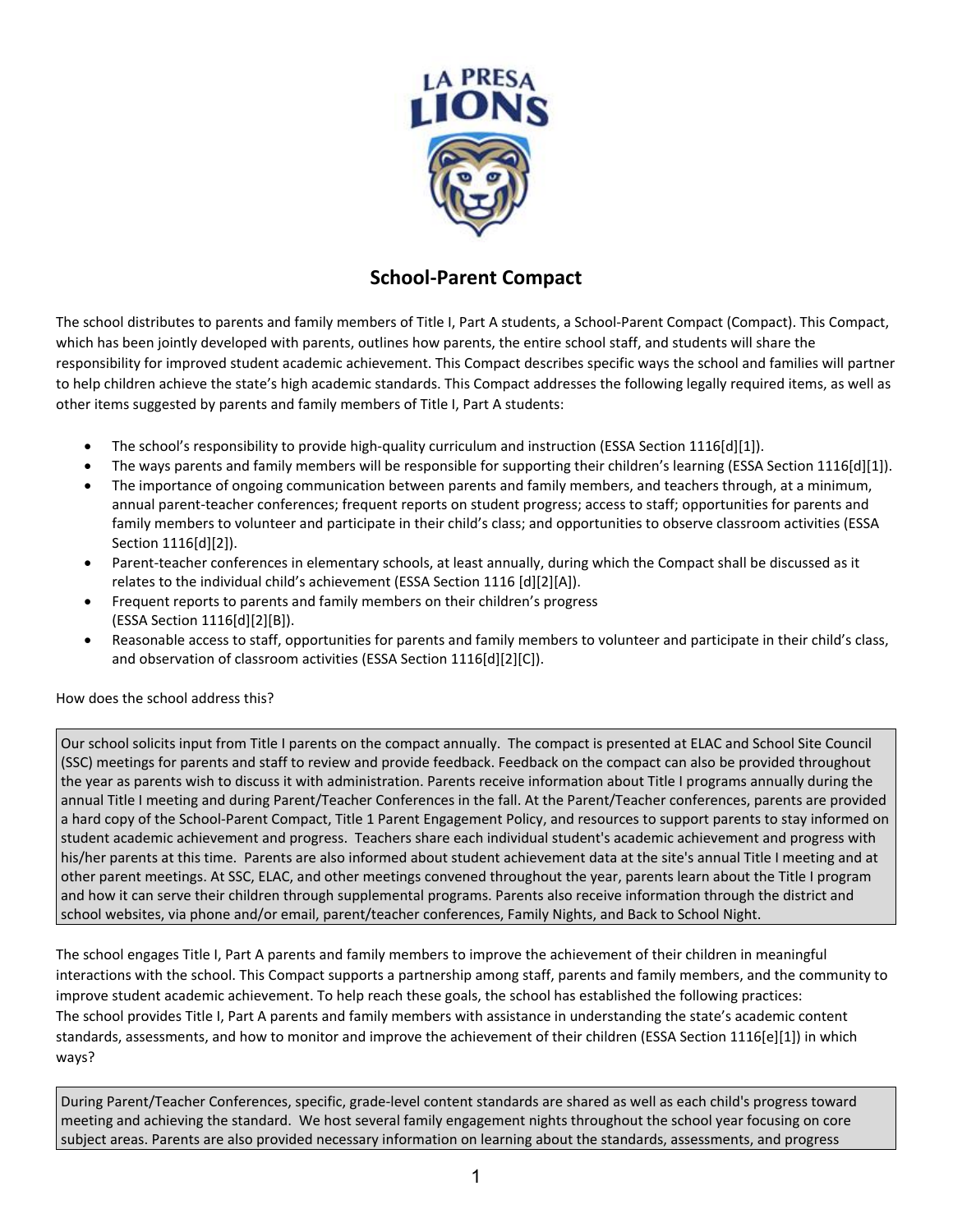monitoring via the annual Title I meeting, ELAC meetings, SSC meetings, the school website, the district website, district parent trainings and meetings, including DELAC and the District Advisory Committee.

The school provides Title I, Part A parents and family members with materials and training to help them improve the achievement of their children (ESSA Section 1116[e][2]) in which ways?

Teachers provide take-home materials based on specific student needs using approved intervention materials, as needed. Parents are provided with training at family engagement nights on ways to work with children to improve achievement, including information about the Smarter Balanced Assessment and online tools for practice.

With the assistance of Title I, Part A parents and family members, the school educates staff members in the value of parent and family member contributions, and how to work with parents and family members as equal partners (ESSA Section 1116[e][3]) in which ways?

Our regular staff development often focuses on best practices for working as partners with parents. Teachers and staff attend parent meetings and district sponsored parent trainings as partners with the school's parent participants.

The school coordinates and integrates the Title I, Part A parental involvement program with other programs, and conducts other activities, such as resource centers, to encourage and support parents and family members in more fully participating in the education of their children (ESSA Section 1116[e][4]) in which ways?

Our school develops staff subcommittees to design parent nights such as Literacy and Math Nights as well as school events involving the community. Parents are provided with training at these events on ways to work with children to improve achievement, including information about the Smarter Balanced Assessment and online tools for practice. Teachers often provide additional resources that are sent home to share strategies to build student literacy, comprehension, and math skills at home.

The school distributes information related to school and parent programs, meetings, and other activities to Title I, Part A parents and family members in a format and language that the parents and family members can understand (ESSA Section 1116[e][5]) in which ways?

Our school and district translate school-wide flyers for events into Spanish, as required.

The school provides support for parent and family member involvement activities requested by Title I, Part A parents and family members (ESSA Section 1116[e][14]) in which ways?

Because of the open door policy, parents feel invited to make requests for involvement/engagement programs. Parents report that they feel comfortable communicating with teachers one-on-one personally or through phone calls, email, or during conferences, where they may make requests for involvement/engagement activities or information, as needed. Parents receive information about Title I programs annually during Parent/Teacher Conferences in November. At the conferences, parents are provided a hard copy of the School-Parent Compact, Title I Parent Engagement Policy, and resources to support parents to stay informed on student academic achievement and progress. Parents are informed about student achievement data at the site's annual Title I meeting and at other parent meetings. At SSC, ELAC, and other meetings convened throughout the year, parents learn about the Title I program and how it can serve their children through supplemental programs. Parents also receive information through the district and site websites, via phone and/or email, parent teacher conferences, family engagement nights, Back to School Night, and Open House.

The school provides opportunities for the participation of all Title I, Part A parents and family members, including those with limited English proficiency, disabilities, and migratory students; and that the information and school reports are provided in a format and language that parents and family members can understand (ESSA Section 1116[f]) in which ways?

Our school provides parents with frequent reports on their children's progress in English, however, when requested and as required, reports can be translated into Spanish. Reports are translated into other languages whenever possible, as needed. All families are able to schedule conferences or meetings with staff members. Translators are available as needed for conferences and